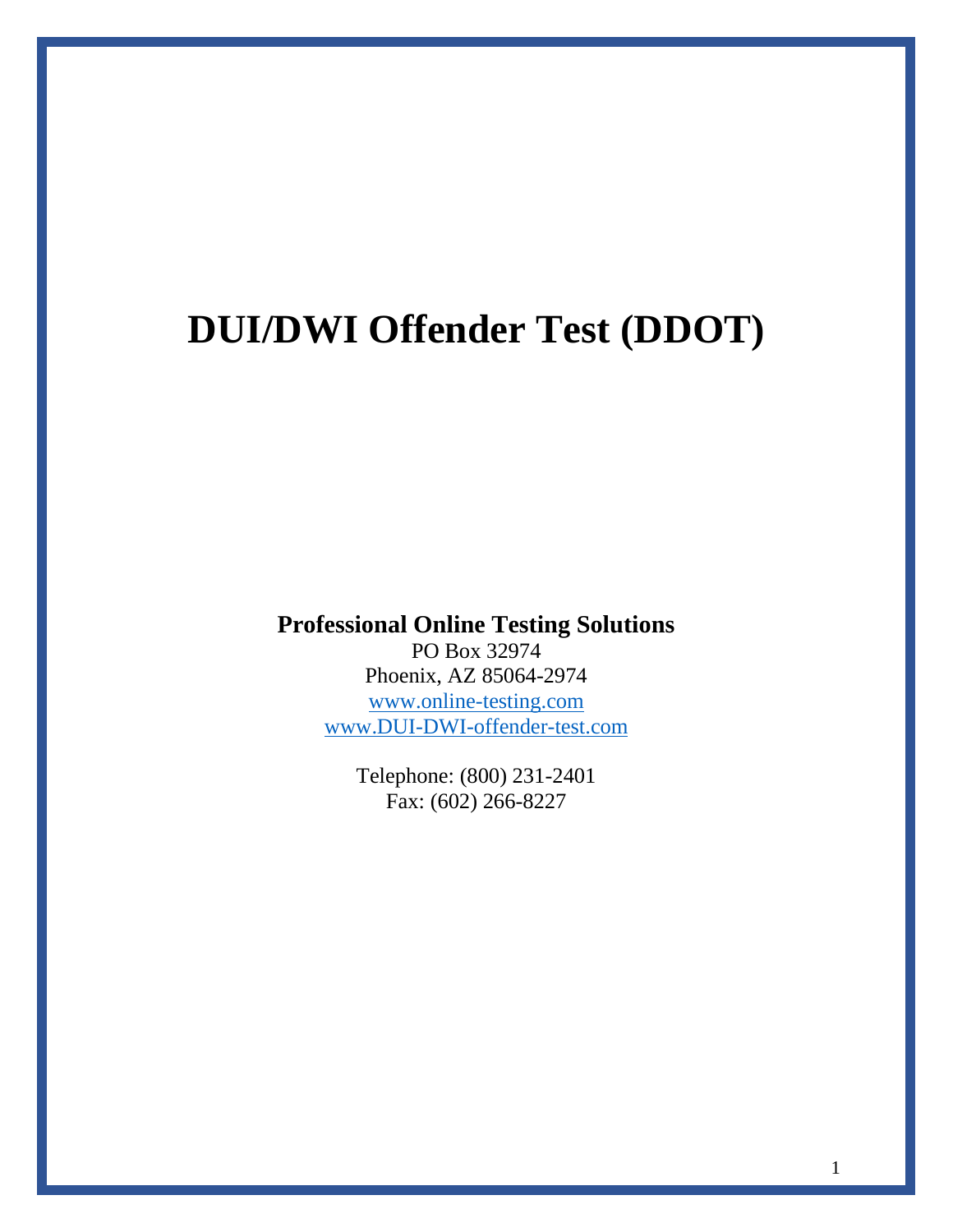# **TABLE OF CONTENTS**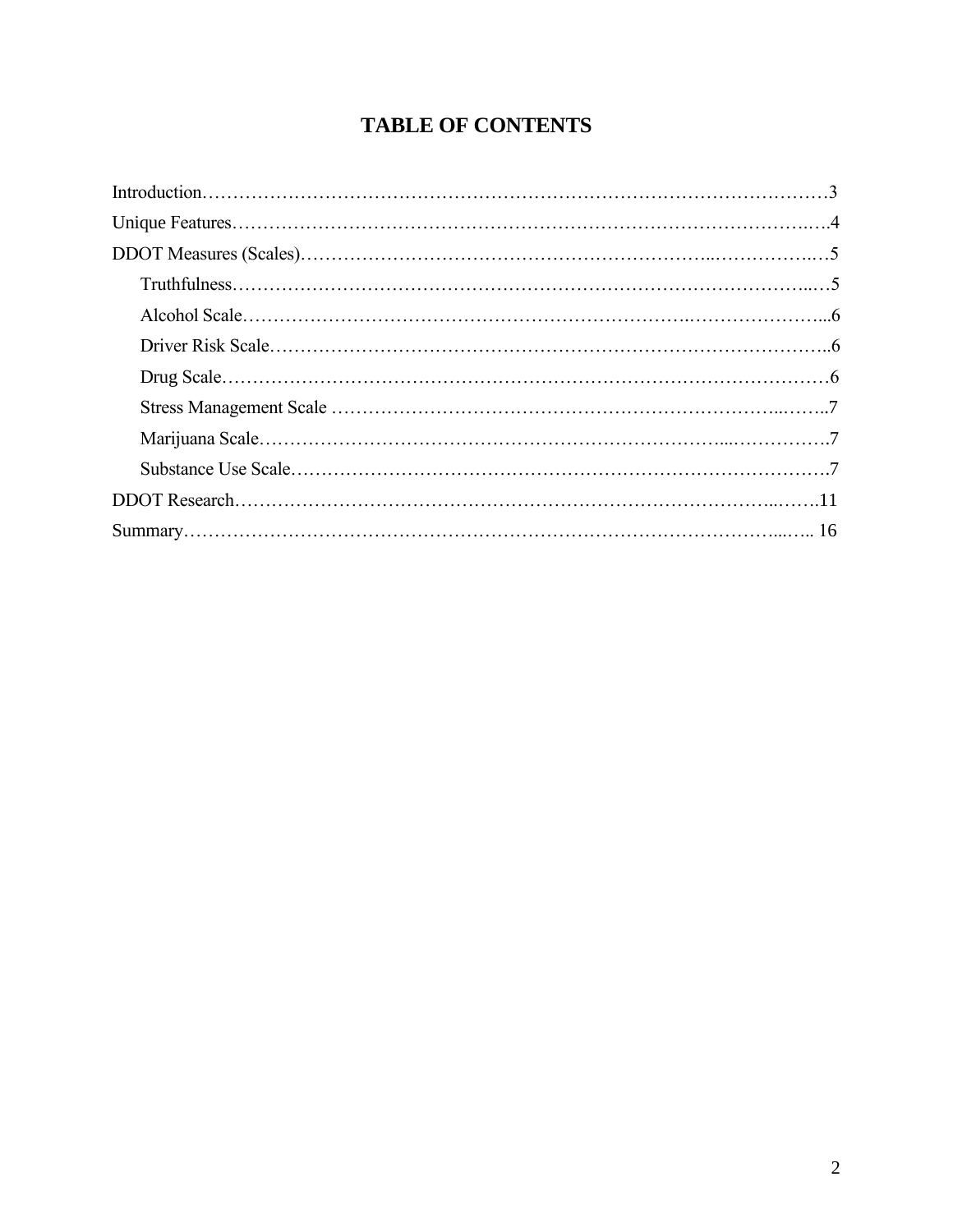### **DUI/DWI OFFENDER TEST (DDOT) INTRODUCTION**

Now that some states have passed medical marijuana statutes (laws) and others are decriminalizing marijuana use, **Driving Under the Influence - Cannabis** is becoming more common. Consequently, marijuana use screening has become an important part of DUI/DWI offender assessment. The DDOT was designed to provide relevant driver risk-related information including information on the behavioral patterns and traits relevant to understanding problem and high-risk drivers.

The DUI/DWI Offender Test (DDOT) is specifically designed for DUI/DWI offender screening. The DDOT provides quantitative information using empirically based measures (scales) which independently generate risk (percentile) scores. Scale development was based upon 20 years of research and evolved from the Driver Risk Inventory-2 (DRI-2).

The DDOT is a brief, easily administered and interpreted test that is specifically designed for court related assessments. The DDOT is composed of 117 true/false and multiple-choice items that comprise 5 scales or measures that evaluate constructs and behaviors associated with driver risk. The DDOT requires 25 to 30 minutes for completion and can be administered individually or in groups. The language of the DDOT is direct, non-offensive and uncomplicated making the DDOT appropriate for people with sixth grade or higher reading abilities.

# **DDOT Scales**

- **1. Truthfulness Scale**
- **2. Alcohol Scale**
- **3. Driver Risk Scale**
- **4. Drug Scale**
- **5. Marijuana Scale**
- **6. Stress Management Scale**
- **7. Substance Use Scale**

The DDOT represents the latest developments in psychometric techniques and computerized technology. The DDOT can be administered on a computer (PC compatible) or by using paperpencil test booklets. Regardless of how the DDOT is administered, all tests are scored and interpreted using a computer which generates the DDOT reports. DDOT reports are available within three minutes of test completion. Automated scoring and interpretive procedures help ensure objectivity and accuracy. The DDOT Windows version also has an optional human voice audio presentation that presents the test with accompanying auditory presentation of the text seen on the computer screen. Additionally, the DDOT is available on Professional Online Testing Solution's online testing platform.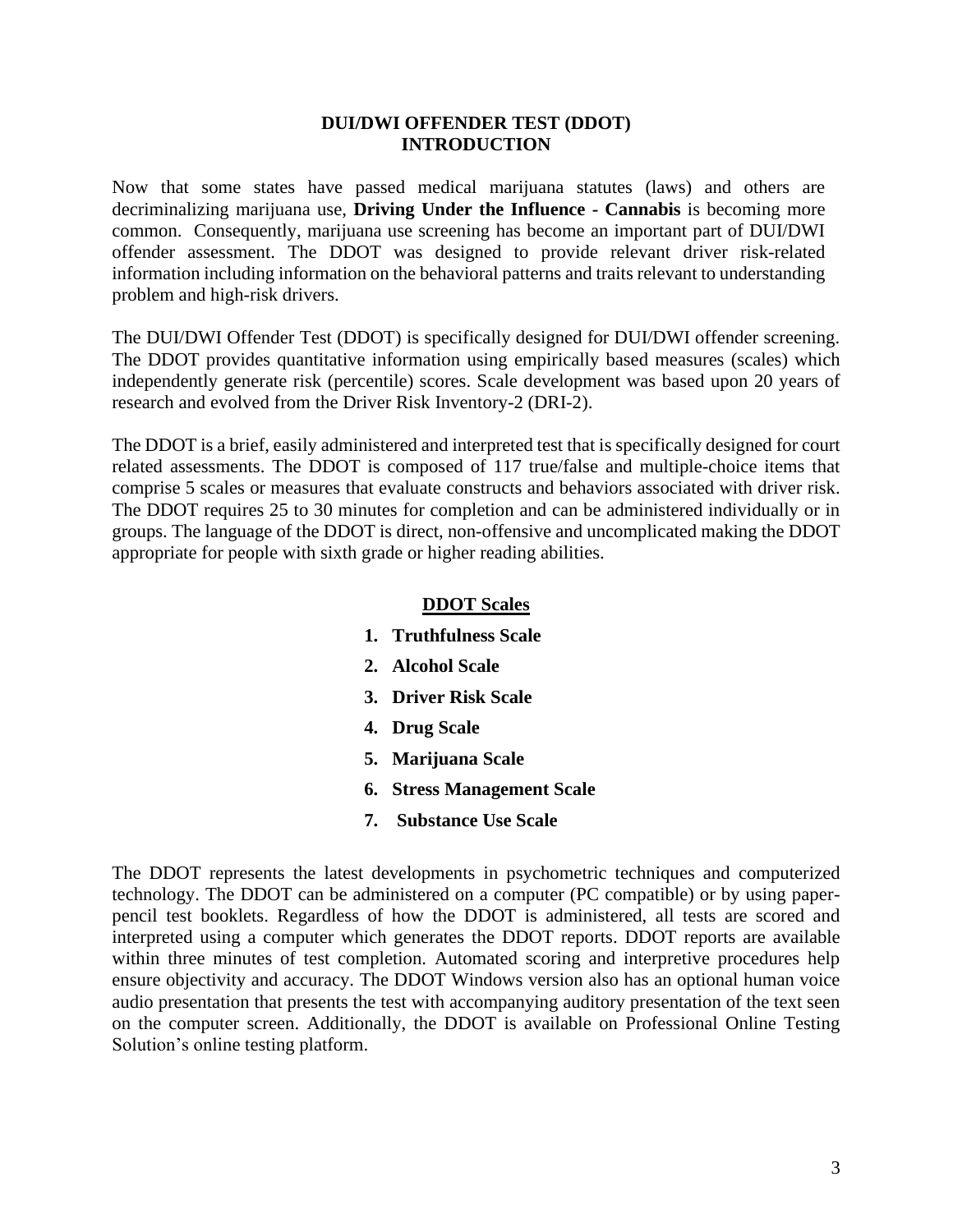The DDOT is to be used in conjunction with a review of available records and initial interview. No decision or diagnosis should be based solely on DDOT results. Assessment is not to be taken lightly, as the resulting decisions drastically affect peoples' lives.

# **UNIQUE FEATURES**

This section discusses the unique features of the DUI/DWI Offender Test (DDOT) including Truth Correction, Risk Ranges, the DDOT database, and HIPPA compliance.

#### **Truth Correction**

A sophisticated psychometric technique permitted by computerized technology involves "truthcorrected" scores which are calculated individually for each DDOT scale. Since it would be naive to assume everybody responds truthfully while completing any self-report test, the Truthfulness Scale was developed. The Truthfulness Scale establishes how honest or truthful a person is while completing the DDOT. The Truthfulness Scale applies a truth-correction factor so that each scale score is referred to as a Truth-Corrected scale score. Each DDOT scale is scored independently of the other scales. DDOT scale scoring equations combine client pattern of responding, Truthfulness Scale and prior history. Truth-Corrected scale scores are converted to the percentile scores that are reported in the client DDOT report.

Correlation's between the Truthfulness Scale and all other scales permit identification of error variance associated with untruthfulness. This error variance can then be added back into scale scores, resulting in more accurate "Truth-Corrected" scores. Unidentified denial or untruthfulness produces inaccurate and distorted results. Raw scores may only reflect what the client wants you to know. Truth-Corrected scores reveal what the client is trying to hide. Truth-Corrected scores are more accurate than raw scores.

#### **Risk Range Percentile Scores**

For each DDOT scale respondents are classified into four risk ranges: Low Risk (zero to 39<sup>th</sup>) percentile), Medium Risk  $(40^{th}$  to  $69^{th}$  percentile), Problem Risk  $(70^{th}$  to  $89^{th}$  percentile), and Severe Problem (90<sup>th</sup> to 100<sup>th</sup> percentile). Risk ranges represent degree of severity. Risk ranges were established by converting raw scores to percentile scores by using cumulative percentage distributions (Behavior Data Systems, 2012). This is similar to the way in which students are assigned grades or scores for grading purposes in school. The 70<sup>th</sup> percentile is often used for passing grades and this same percentile initially began as a working criterion. Similarly, the 90<sup>th</sup> percentile is a benchmark for identifying severe problems. Early instrument development included the use of content experts to confirm the proposed risk ranges. Data analyses, in combination with field reports from experienced evaluators have confirmed that these percentile categories provide accurate identification of problem behavior (Behavior Data Systems, 2012).

In addition to establishing risk thresholds, the risk ranges serve an important role when interpreting Truthfulness Scale scores. A truthfulness concern is identified when a Truthfulness Scale score is at or above the Problem Risk range  $(70<sup>th</sup>$  percentile). These respondents are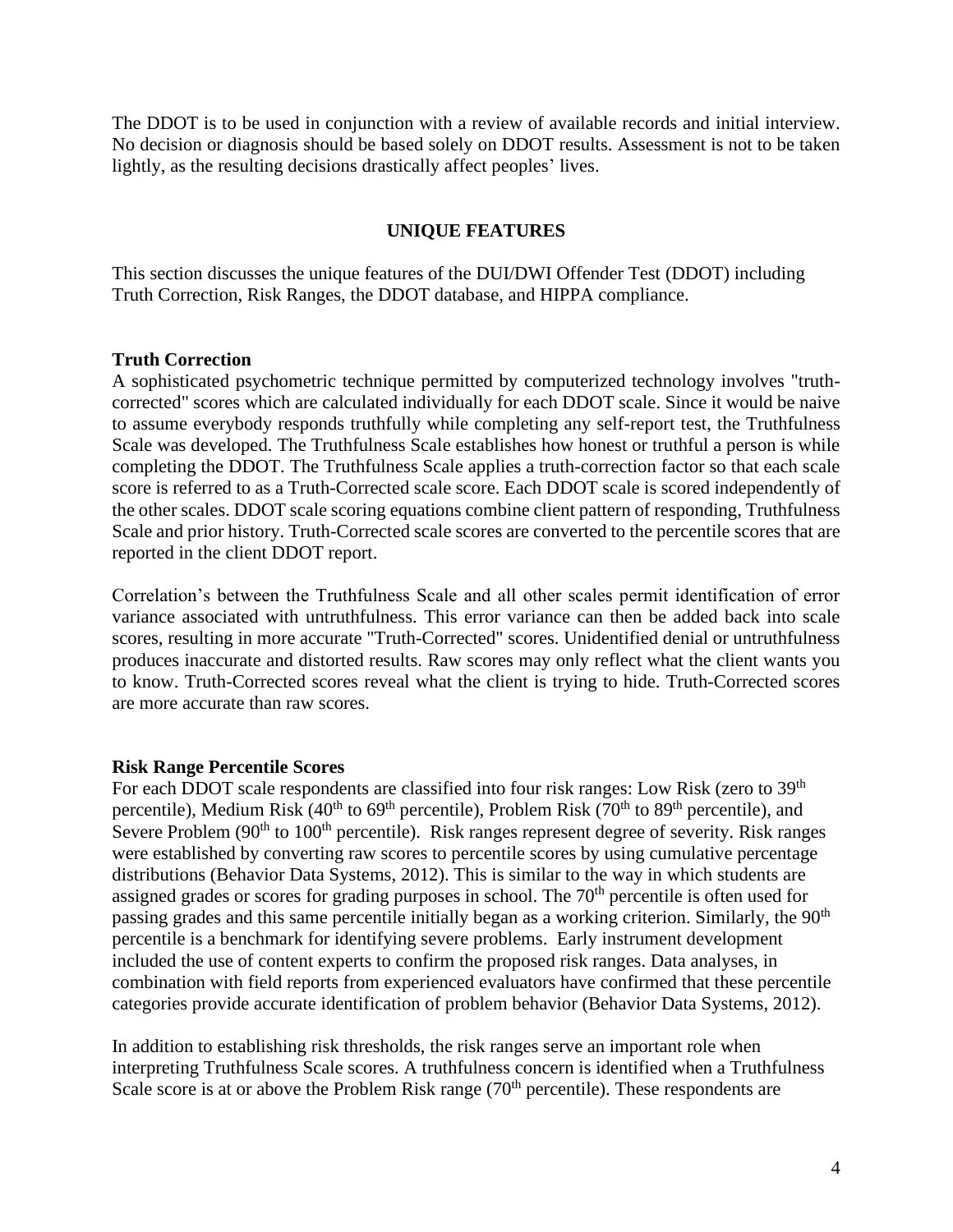typically cautious, guarded or may be defensive in their answers. Scores in the Problem Risk range should be interpreted cautiously. Severe problem scores on the Truthfulness Scale (90<sup>th</sup>) percentile and above) invalidates all scale scores. Classifying offenders according to pre-defined risk ranges provides an efficient and reliable solution for determining risk (Behavior Data Systems, 2012).

# **DDOT Database**

Every time a DDOT is scored the data is automatically stored on the disc/flash drive for later inclusion in the DDOT database. When the preset number of tests are administered the disc is returned for replacement, and the test data contained on these used discs is transferred, using confidential (no names) procedures, to the DDOT database for later analysis. This database is statistically analyzed annually, at which time DDOT test items are adjusted to reflect demographic changes or trends that might have occurred. This unique and proprietary database also enables the formulation of annual summary reports that are descriptive of the populations that are tested. Summary reports provide important information which may inform budgeting, resource allocation, recruitment, training, and program development.

# **Confidentiality (Delete Client Names)**

Many agencies and programs are rightfully concerned about protecting their clients' confidentiality. The proprietary Delete Client Names option is provided to allow deletion of client names from test discs prior to their being returned for inclusion in the DDOT database. This is optional and once the names have been deleted they are gone and cannot be retrieved. Deleting client names does not delete demographic information or test data. It only deletes the client names when the option is used. The option is available at any time and can be used whether the disc is full or not. Once the client names are deleted there can be no further editing of the client names which ensures client confidentiality.

# **SCALE DESCRIPTIONS**

DDOT scales were developed from large item pools. Initial item selection was a rational process based upon clearly understood definitions of each scale. Content validity for the test was established using subject matter experts from the field of psychology and corrections. Initial items and scales were analyzed for final test selection and only those with the best statistical properties were retained. **Final test and item selection was based on each item's statistical properties**. It is important that users of the DDOT familiarize themselves with the definition of each scale. For that purpose a description of each DDOT scale follows.

**Truthfulness Scale:** The Truthfulness scale uses 22 true/false items to measure how "truthful" the client was while completing the DDOT. This type of a scale is a necessary, if not essential, requirement for any test involved in court-related procedures. Since the outcome of a person's test score could affect their driving privileges at the very least, or result in more serious consequences, it would be naive to believe that offenders answer all questions truthfully. All interview and selfreport test information is subject to the dangers of untrue answers due to defensiveness, guardedness, or deliberate falsification. The Truthfulness Scale identifies these self-protective,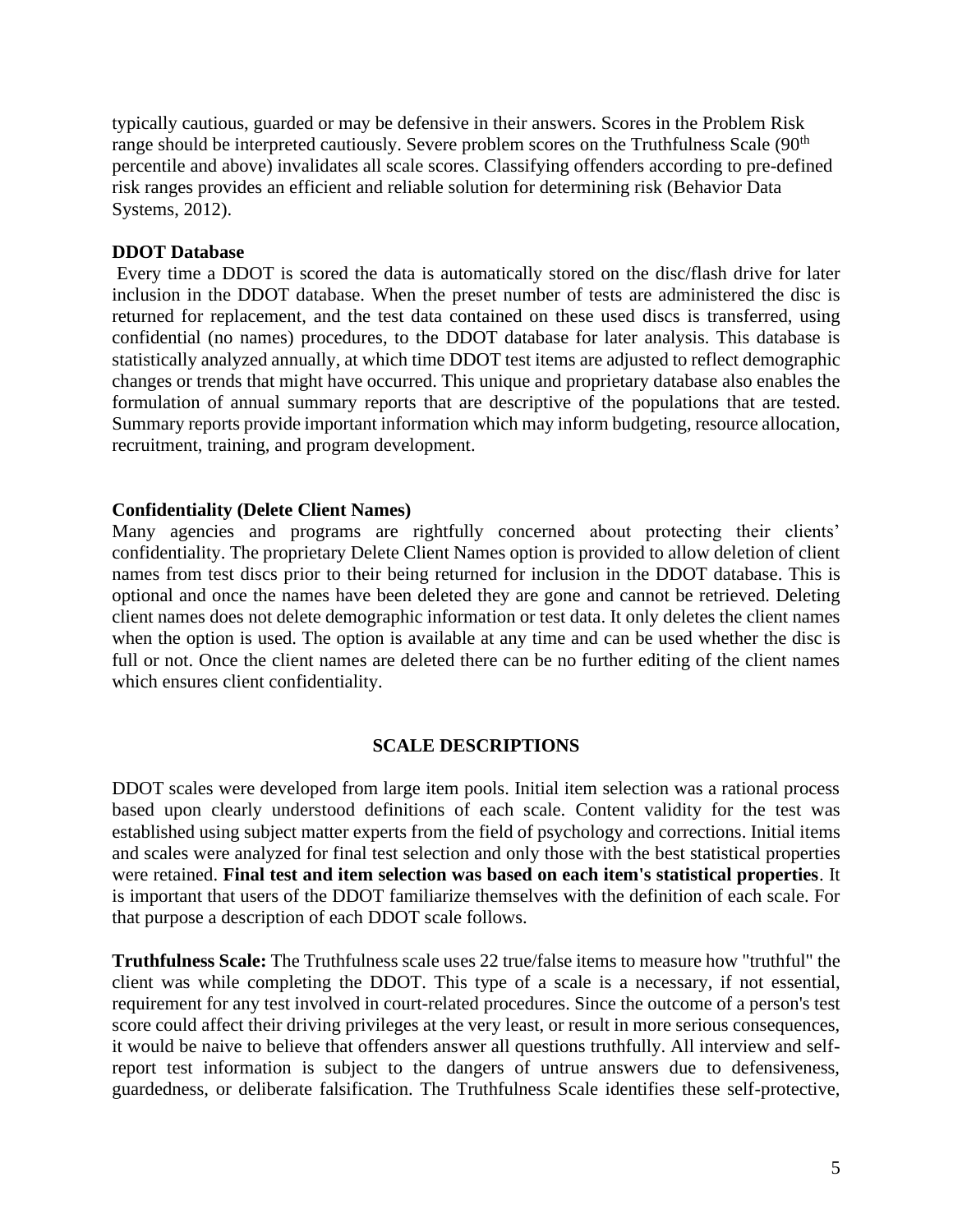recalcitrant, and guarded behaviors which minimize or even conceal self-reported information. The Truthfulness Scale also establishes that the client understood the test items that he or she was responding to.

**Alcohol Scale:** The Alcohol Scale is a measure of the client's alcohol proneness and alcohol related problems. Frequency and magnitude of alcohol use or abuse are important factors to be considered when evaluating DUI/DWI clients. DUI/DWI risk evaluation and screening programs are based upon the concept of an objective, reliable and accurate measure of alcohol use or abuse. Alcohol is a major licit or legal drug. The burgeoning awareness of the impact of illicit drugs on licensed drivers emphasizes the need for a DUI/DWI test to also discriminate between licit and illicit drugs.

**Drug Scale:** The Drug scale is an independent measure of the client's drug abuse-related problems. Illicit (or illegal) drug abuse and its effects are important factors to be considered when evaluating DUI/DWI offenders. Without this type of a drug scale, many drug abusers would remain undetected. Thus, the DDOT differentiates between "alcohol" and "drug" abuse or licit versus illicit drugs. Increased public awareness of illicit drug (marijuana, cocaine, ice, crack, heroin, etc.) abuse emphasizes the importance of including an independent measure of drug use or abuse in any DUI/DWI risk assessment instrument.

**Marijuana Scale:** Marijuana can be an intoxicant, depressant, hallucinogen, stimulant, or all of the above. The principal psychoactive ingredient in marijuana (THC) may linger for days or even weeks. Studies have shown that THC intoxication can return--for no apparent reason--even when a person has not recently smoked marijuana (University of California, Berkeley, Wellness Letter, May 1987). Dr. Adrian Williams of the Insurance Institute for Highway Safety estimates that as many as three-fourths of those arrested for driving under the influence of alcohol have been using marijuana as well.

**Driver Risk Scale:** The Driver Risk scale is an independent measure of the respondent being a risk, independent of that person's involvement with alcohol or drugs. Mortimer, et. al.  $(1971)^1$ concluded that alcoholics were significantly more involved in inappropriate driving behavior and moving violations. Selzer  $(1971)^2$  concluded that for maximal screening effectiveness, test results and arrest records be used jointly. Identification of driver risk independent of chemical dependency also is helpful in detecting the abstaining, yet irresponsible or distracted driver.

The National Highway Traffic Safety Administration (NHTSA) concluded **"One of the DRI scales is designed to detect irresponsible driving and provides an assessment for driver risk, a particularly useful feature for evaluating the DWI offender that does not exist in any other instrument we reviewed"** (DOT HS 807 475).

**Stress Management Scale:** The Stress Quotient Scale (renamed the Stress Coping Abilities Scale) is a measure of the respondent's ability to cope with stress. How effectively one copes with stress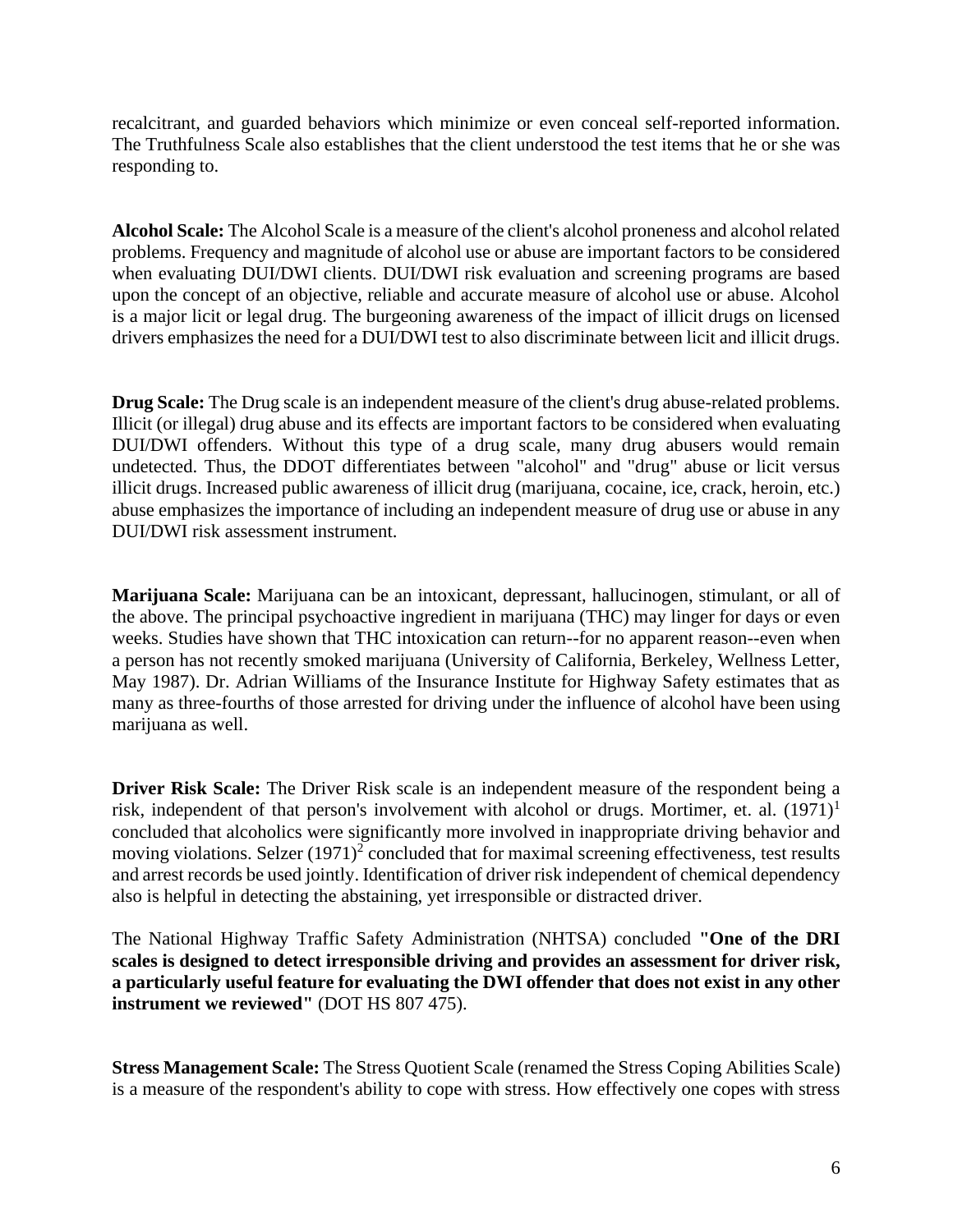determines whether or not stress affects one's overall adjustment and Driving abilities. Stress exacerbates other symptoms of emotional as well as substance abuse-related problems. Markedly impaired stress coping abilities are frequently correlated with other emotional and psychological problems. A high risk (90 to 100 percentile) score on the Stress Quotient scale is indicative of markedly impaired stress coping abilities and likely reflects other identifiable mental health problems. The Stress Quotient scale is also significantly correlated with other indices of emotional problems that may affect a person's driving abilities.

**Substance Use Scale:** Classifies offenders according to the Diagnostic and Statistical Manual, 5<sup>th</sup> Edition (DSM-5) as having a Substance Use Disorder. This scale includes assessment of both alcohol and drug symptomatology. Offenders are classified as Mild, Moderate or Severe based on their responses to several DDOT items.

#### **EMPIRICAL RESEARCH**

The DUI/DWI Offender Test (DDOT) validation studies were conducted with established Minnesota Multiphasic Personality Inventory (MMPI) scales as well as Polygraph examinations and other reports. Reliability and validity studies have been conducted on substance abuse inpatients, outpatients, college students, job applicants, defendants, diversion program attendees, probationers, inmates and counseling patients.

This document first presents the earlier studies that investigated the Stress Coping Abilities Scale. The research represented in this document is reported chronologically -- as it occurred. Chronological presentation enables the reader to follow the evolution of the DDOT into a state-ofthe-art assessment instrument. More recent studies (toward the end of this document) are most representative of current DDOT statistics.

#### **Stress Quotient**

The Stress Quotient (SQ) or Stress Coping Abilities Scale is based upon the following mathematical equation:

$$
SQ = CS/S \times k
$$

The Stress Quotient (SQ) scale is a numerical value representing a person's ability to handle or cope with stress relative to their amount of experienced stress. CS (Coping Skill) refers to a person's ability to cope with stress. S (Stress) refers to experienced stress. k (Constant) represents a constant value in the SQ equation to establish SQ score ranges. The SQ includes measures of both stress and coping skills in the derivation of the Stress Quotient (SQ) score. The better an individual's coping skills, compared to the amount of experienced stress, the higher the SQ score.

The Stress Quotient (SQ) scale equation represents empirically verifiable relationships. The SQ scale (and its individual components) lends itself to research. Nine studies were conducted to investigate the validity and reliability of the Stress Quotient or Stress Coping Abilities Scale.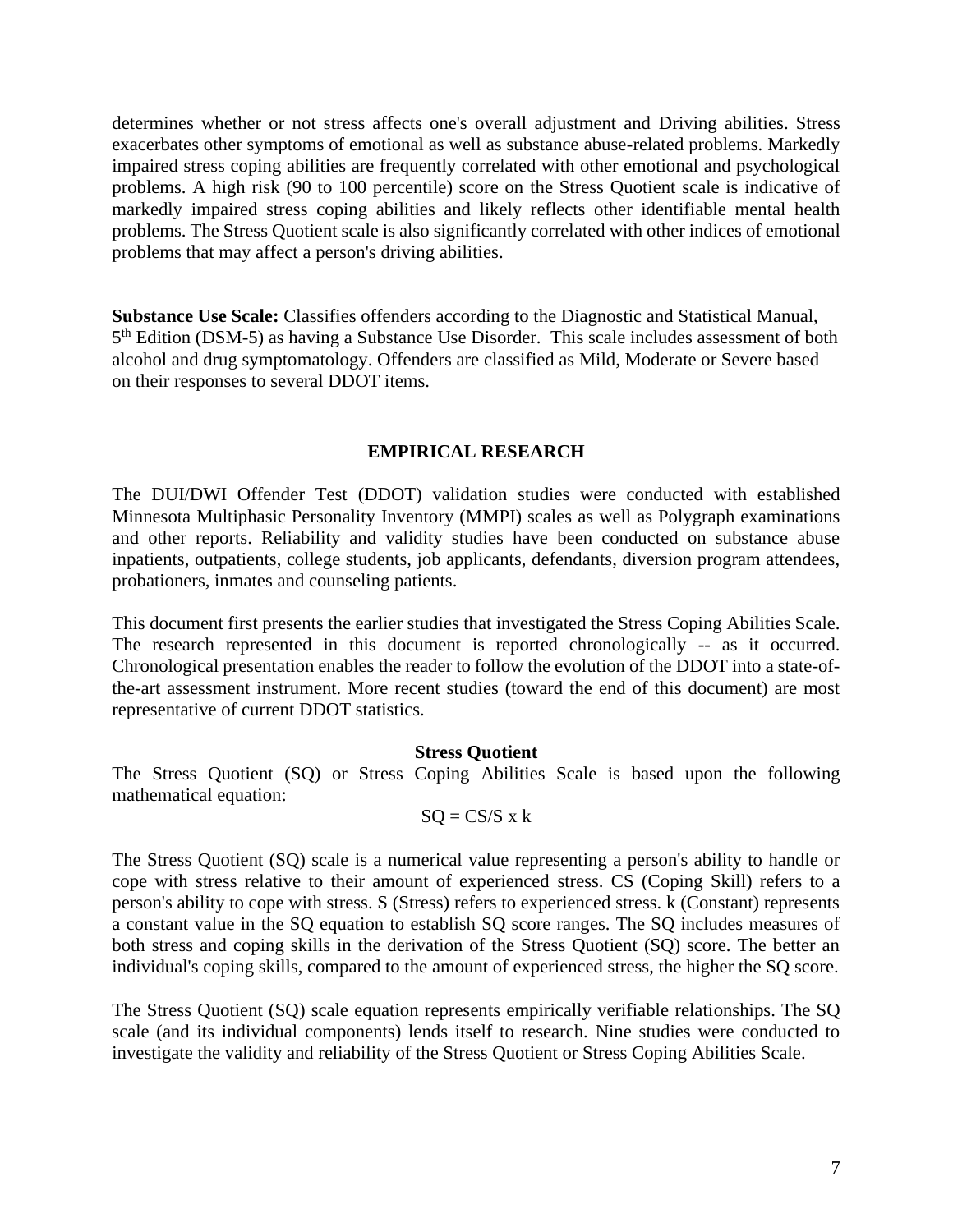**Validation Study 1**: This study was conducted (1980) to compare SQ between High Stress and Low Stress groups. The High Stress group  $(N=10)$  was comprised of 5 males and 5 females. Their average age was 39. Subjects for the High Stress group were randomly selected from outpatients seeking treatment for stress. The Low Stress group (N=10) was comprised of 5 males and 5 females (average age 38.7) randomly selected from persons not involved in treatment for stress. High Stress group SQ scores ranged from 32 to 97, with a mean of 64.2. Low Stress group SQ scores ranged from 82 to 156, with a mean of 115.7. The t-test statistical analysis of the difference between the means of the two groups indicated that the High Stress group had significantly higher SQ scores than the Low Stress group (t = 4.9,  $p < .001$ ). This study shows that the SQ or Stress Coping Abilities Scale is a valid measure of stress coping. The Stress Coping Abilities Scale significantly discriminates between high stress individuals and low stress individuals.

**Validation Study 2**: This study (1980) evaluated the relationship between the SQ scale and two criterion measures: Taylor Manifest Anxiety Scale and Cornell Index. These two measures have been shown to be valid measures of anxiety and neuroticism, respectively. If the SQ or Stress Coping Abilities Scale is correlated with these measures it would indicate that the SQ or Stress Coping Abilities Scale is a valid measure. In the Taylor Manifest Anxiety Scale, high scores indicate a high level of anxiety. Similarly, in the Cornell Index high scores indicate neuroticism. Negative correlation coefficients between the two measures and the SQ were expected because high SQ scores indicate good stress coping abilities. The three tests were administered to fortythree (43) subjects selected from the general population. There were 21 males and 22 females ranging in age from 15 to 64 years. Utilizing a product-moment correlation, SQ scores correlated -.70 with the Taylor Manifest Anxiety Scale and -.75 with the Cornell Index. Both correlations were significant, in the predicted direction, at the  $p < .01$  level. These results support the finding that the Stress Coping Abilities Scale is a valid measure of stress coping abilities. The reliability of the SQ was investigated in ten subjects (5 male and 5 female) randomly chosen from this study. A split-half correlation analysis was conducted on the SQ items. The product-moment correlation coefficient (r) was .85, significant at the  $p < .01$  level. This correlation indicates that the SQ or Stress Coping Abilities Scale is a reliable measure. These results support the Stress Coping Abilities Scale as a reliable and valid measure.

**Validation Study 3**: In this study (1981) the relationship between the SQ Scale and the Holmes Rahe Social Readjustment Rating Scale (SRRS) was investigated. The SRRS, which is comprised of a self-rating of stressful life events, has been shown to be a valid measure of stress. Three correlation analyses were done. SRRS scores were correlated with SQ scores and separately with two components of the SQ scale: Coping Skill (CS) scores and Stress (S) scores. It was hypothesized that the SQ and SRRS correlation would be negative, since subjects with lower SQ scores would be more likely to either encounter less stressful life events or experience less stress in their lives. It was also predicted that subjects with a higher CS would be less likely to encounter stressful life events, hence a negative correlation was hypothesized. A positive correlation was predicted between S and SRRS, since subjects experiencing more frequent stressful life events would reflect more experienced stress. The participants in this study consisted of 30 outpatient psychotherapy patients. There were 14 males and 16 females. The average age was 35. The SQ and the SRRS were administered in counterbalanced order. The results showed there was a significant positive correlation (product-moment correlation coefficient) between SQ and SRRS  $(r = .4006, p < .01)$ . The correlation results between CS and SRRS was not significant ( $r = .1355$ ,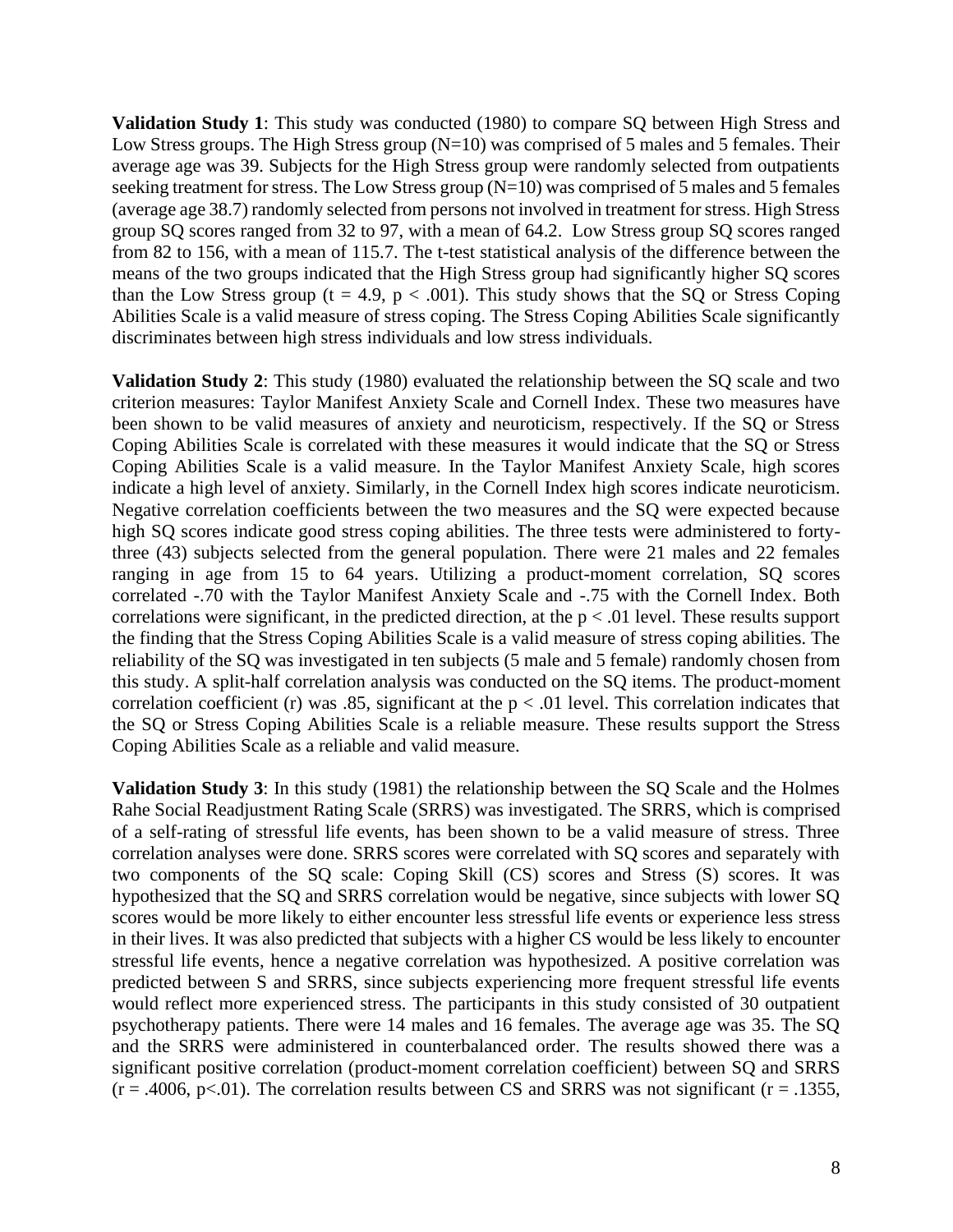n.s.). There was a significant positive correlation between S and SRRS ( $r = .6183$ ,  $p < .001$ ). The correlations were in predicted directions. The significant correlations between SQ and SRRS as well as S and SRRS support the construct validity of the SQ or Stress Coping Abilities Scale.

**Validation Study 4**: This validation study (1982) evaluated the relationship between factor C (Ego Strength) in the 16 PF Test as a criterion measure and the SQ in a sample of juveniles. High scores on factor C indicate high ego strength and emotional stability, whereas high SQ scores reflect good coping skills. A positive correlation was predicted because emotional stability and coping skills reflect similar attributes. The participants were 34 adjudicated delinquent adolescents. They ranged in age from 15 to 18 years with an average age of 16.2. There were 30 males and 4 females. The Cattell 16 PF Test and the SQ scale were administered in counterbalanced order. All subjects had at least a 6.0 grade equivalent reading level. The correlation (product-moment correlation coefficient) results indicated that Factor C scores were significantly correlated with SQ scores  $(r = .695, p < .01)$ . Results were significant and in the predicted direction. These results support the SQ or Stress Coping Abilities Scale as a valid measure of stress coping abilities in juvenile offenders.

In a subsequent study the relationship between factor Q4 (Free Floating Anxiety) on the 16 PF Test and S (Stress) on the SQ scale was investigated. High Q4 scores reflect free floating anxiety and tension, whereas high S scores measure experienced stress. A high positive correlation between Q4 and S was predicted. There were 22 of the original 34 subjects included in this analysis since the remainder of the original files was unavailable. All 22 subjects were male. The results indicated that Factor Q4 scores were significantly correlated (product-moment correlation coefficient) with S scores ( $r = .584$ ,  $p < .05$ ). Results were significant and in predicted directions. The significant correlation's between factor C and SQ scores as well as factor Q4 and S scores support the construct validity of the SQ scale.

**Validation Study 5**: Psychotherapy outpatient clients were used in this validation study (1982) that evaluated the relationship between selected Wiggin's MMPI (Minnesota Multiphasic Personality Inventory) supplementary content scales (ES & MAS) as criterion measures and the SQ scale. ES measures ego strength and MAS measures manifest anxiety. It was predicted that the ES and SC correlation would be positive, since people with high ego strength would be more likely to possess good coping skills. Similarly, it was predicted that MAS and S correlations' would be positive, since people experiencing high levels of manifest anxiety would also likely experience high levels of stress. The subjects were 51 psychotherapy outpatients ranging in age from 22 to 56 years with an average age of 34. There were 23 males and 28 females. The MMPI and the SQ were administered in counterbalanced order. The correlation (product-moment correlation coefficient) results indicated that ES and CS were positively significantly correlated ( $r = .29$ ,  $p < .001$ ). MAS and S comparisons resulted in an r of .54, significant at the  $p < .001$  level. All results were significant and in predicted directions.

In a related study (1982) utilizing the same population data  $(N=51)$  the relationship between the Psychasthenia (Pt) scale in the MMPI and the S component of the SQ scale was evaluated. The Pt scale in the MMPI reflects neurotic anxiety, whereas the S component of the SQ scale measures stress. Positive Pt and S correlations were predicted. The correlation (product-moment correlation coefficient) results indicated that the Pt scale and the S component of the SQ scale were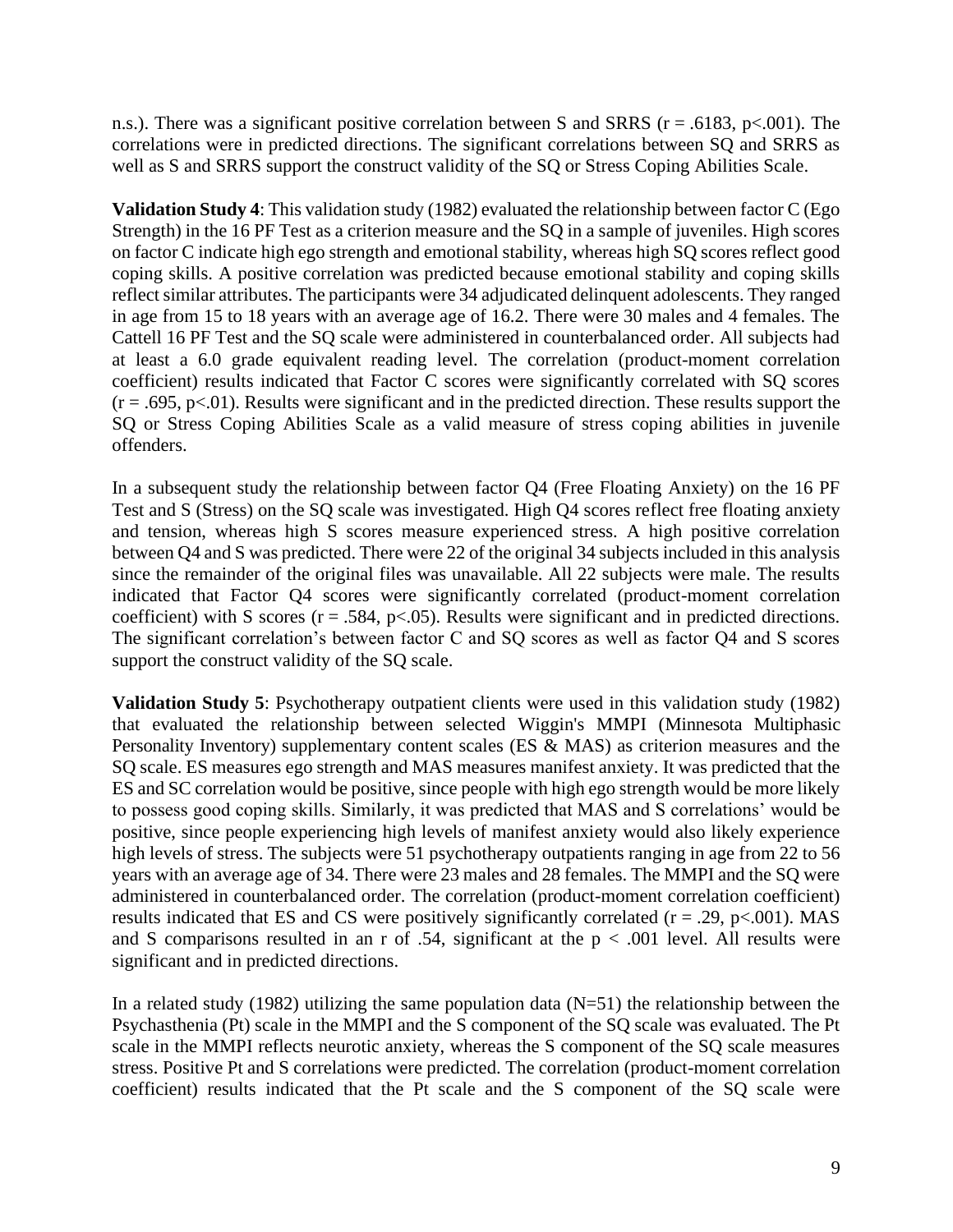significantly correlated ( $r = .58$ ,  $p < .001$ ). Results were significant and in the predicted direction. The significant correlation's between MMPI scales (ES, MAS, Pt) and the SQ scale components (CS, S) support the construct validity of the SQ or Stress Coping Abilities Scale.

**Reliability Study 6**: The reliability of the Stress Quotient (SQ) or Stress Coping Abilities Scale was investigated (1984) in a population of outpatient psychotherapy patients. There were 100 participants, 41 males and 59 females. The average age was 37. The SQ was administered soon after intake. The most common procedure for reporting inter-item (within test) reliability is with Coefficient Alpha. The reliability analysis indicated that the Coefficient Alpha of 0.81 was highly significant ( $F = 46.74$ ,  $p < .001$ ). Highly significant inter-item scale consistency was demonstrated.

**Reliability Study 7**: (1985) The reliability of the Stress Quotient (SQ) or Stress Coping Abilities Scale was investigated in a sample of 189 job applicants. There were 120 males and 69 females with an average age of 31. The SQ was administered at the time of pre-employment screening. The reliability analysis indicated that the Coefficient Alpha of 0.73 was highly significant  $(F = 195.86, p \lt 0.001)$ . Highly significant Cronbach Coefficient Alpha reveals that all SQ scale items are significantly (p<.001) related and measure one factor or trait.

**Validation Study 8**: Chemical dependency inpatients were used in a validation study (1985) to determine the relation between MMPI scales as criterion measures and the Stress Quotient (SQ) Scale or Stress Coping Abilities Scale. The SQ is inversely related to other MMPI scales, consequently, negative correlations were predicted. The participants were 100 chemical dependency inpatients. There were 62 males and 38 females with an average age of 41. The SQ and the MMPI were administered in counterbalanced order. The reliability analysis results indicated that the Coefficient Alpha of 0.84 was highly significant ( $F = 16.20$ ,  $p < 001$ ). Highly significant inter-item scale consistency was demonstrated.

The correlation (product-moment correlation coefficient) results between the Stress Quotient (SQ) and selected MMPI scales were significant at the  $p < .001$  level and in predicted directions. The SQ correlation results were as follows: Psychopathic Deviate (-0.59), Psychasthenia (-.068), Social Maladjustment (-0.54), Authority Conflict (-0.46), Taylor Manifest Anxiety Scale (-0.78), Authority Problems (-0.22), and Social Alienation (-0.67). The most significant SQ correlation was with the Taylor Manifest Anxiety Scale. As discussed earlier, stress exacerbates symptoms of impaired adjustment as well as emotional and attitudinal problems. These results support the Stress Quotient or Stress Coping Abilities Scale as a valid measure of stress coping abilities.

**Validation Study 9**: In a replication of earlier research, a study (1986) was conducted to further evaluate the reliability and validity of the Stress Quotient (SQ). The participants were 212 inpatients in chemical dependency programs. There were 122 males and 90 females with an average age of 44. The SQ and MMPI were administered in counterbalanced order. Reliability analysis of the SQ scale resulted in a Coefficient Alpha of 0.986 ( $F = 27.77$ ,  $p < .001$ ). Highly significant inter-item scale consistency was again demonstrated. Rounded off, the **Coefficient Alpha for the SQ was 0.99**.

In the same study (1986, inpatients), product-moment correlations were calculated between the Stress Quotient (SQ) and selected MMPI scales. The SQ correlated significantly (.001 level) with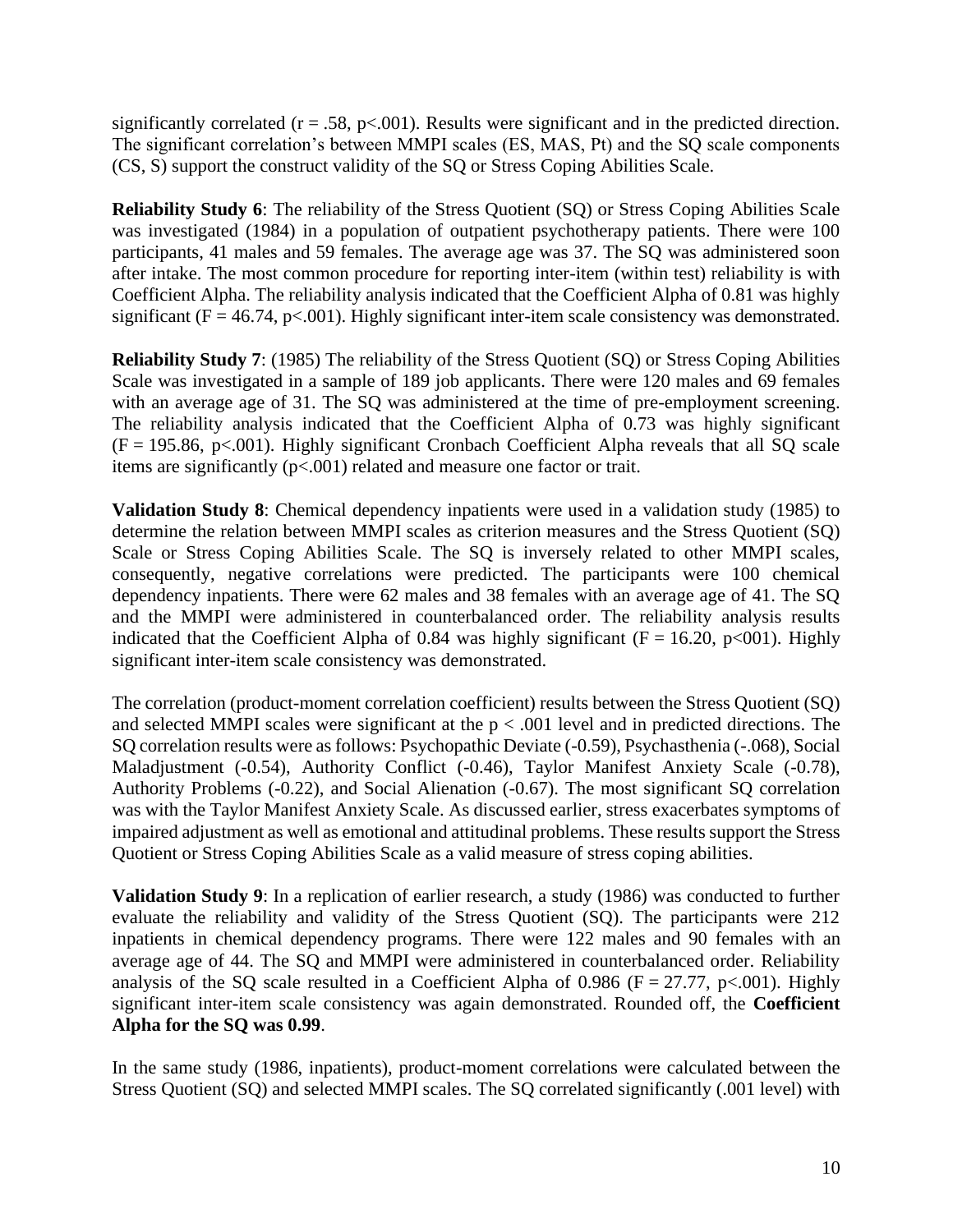the following MMPI scales: Psychopathic Deviate (Pd), Psychasthenia (Pt), Anxiety (A), Manifest Anxiety (MAS), Ego Strength (ES), Social Responsibility (RE), Social Alienation (PD4A), Social Alienation (SC1A), Social Maladjustment (SOC), Authority Conflict (AUT), Manifest Hostility (HOS), Suspiciousness/Mistrust (TSC-II), Resentment/Aggression (TSC-V) and Tension/Worry (TSC-VII). **All SQ correlations with selected MMPI scales were significant (at the .001 level of significance) and in predicted directions.** These results support the SQ scale or Stress Coping Abilities Scale as a valid measure of stress coping abilities.

The studies cited above demonstrate empirical relationships between the SQ scale (Stress Coping Abilities Scale) and other established measures of stress, anxiety and coping skills. This research demonstrates that the Stress Quotient (SQ) or Stress Coping Abilities Scale is a reliable and valid measure of stress coping abilities. The SQ has high inter-item scale reliability. The SQ also has high concurrent (criterion-related) validity with other recognized and accepted tests. The SQ scale permits objective (rather than subjective) analysis of the interaction of these important variables. In the research that follows, the **Stress Quotient** or **SQ** is also referred to as the **Stress Management Scale**.

#### **DDOT RESEARCH FINDINGS**

DUI/DWI Offender Test (DDOT) research is reported in a chronological format, reporting studies as they occurred. This gives the reader the opportunity to see how the DDOT evolved in to a stateof-the-art risk and needs assessment instrument. For current information refer to the more recent studies near the end of this research document.

**Reliability Study 10**: The reliability of the DDOT (2013) Truthfulness Scale, Alcohol Scale, Driver Risk Scale, Stress Management Scale, was established using data from 4, 756 Oklahoma test takers who were charged with DUI/DWI. Demographics were: 75% males, 25% females; 68% Caucasian, 7% African-American, 7% Hispanic, 14% Native American, 2% reported Other; Single 51%, 24% Married, 22% divorced/separated and 2% reported Widowed.

The most common procedure for reporting internal consistency of an assessment is Cronbach's alpha. The professionally accepted reliability standard for this type of instrument is .70-.80 (Murphy & Davidshofer, 2001). Table 1 summarizes reliability coefficients.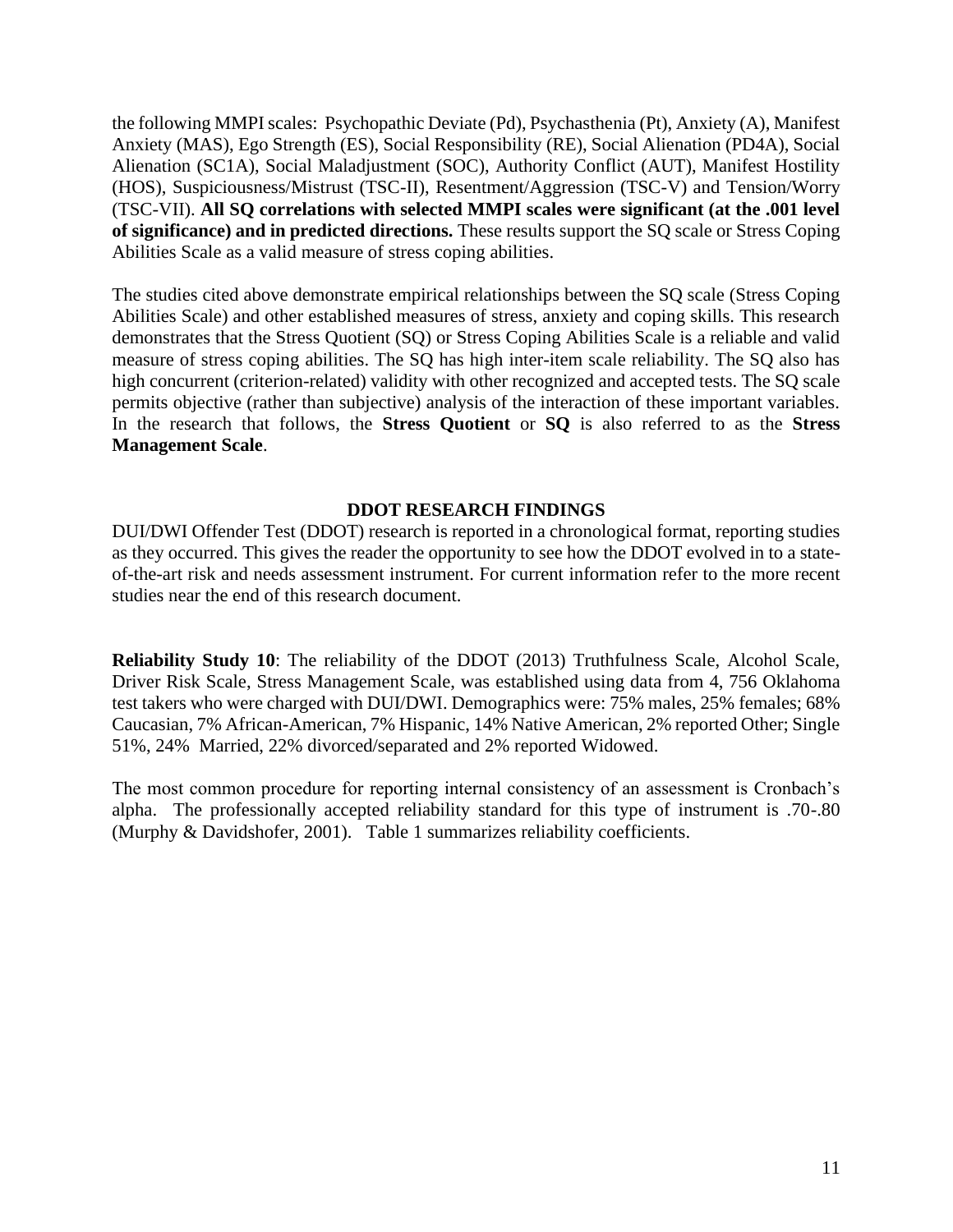| <b>Scales</b>            | Cronbach's Alpha |  |  |
|--------------------------|------------------|--|--|
| Truthfulness             | .84              |  |  |
| Alcohol Risk             | .89              |  |  |
| Driver Risk              | .74              |  |  |
| Drug Risk                | .88              |  |  |
| <b>Stress Management</b> | .91              |  |  |

### **Table 1: Reliability Analysis DDOT (N = 4, 756, 2013)**

Scores exceed professionally accepted standards and provide empirical support of the DDOTS score reliability.

**Reliability Study 11**: Score reliability of the DDOT (2014) Truthfulness Scale, Alcohol Scale, Drug Scale, Driver Risk Scale, and Stress Management Scale was established using data from 3, 719 Florida test takers charged with or arrest for DUI or reckless driving. Demographics were: 72% male, 28% female; 65% were Caucasian, 11% African American, 20% were Hispanic, and 4% reported Other; 61% were single, 20% were married, 16% were divorced/separated and 1% reported they were widowed.

The most common procedure for reporting internal consistency of an assessment is Cronbach's alpha. The professionally accepted reliability standard for this type of instrument is .70-.80 (Murphy & Davidshofer, 2001). Table 2 summarizes the results of the analysis and revealed high reliability coefficients.

| <b>Scales</b>            | Cronbach's Alpha |  |  |
|--------------------------|------------------|--|--|
| Truthfulness             | .90              |  |  |
| Alcohol Risk             | .92              |  |  |
| Driver Risk              | .76              |  |  |
| Drug Risk                | .91              |  |  |
| <b>Stress Management</b> | .90              |  |  |

| Table 2: Reliability Analysis DDOT ( $N = 3, 719, 2014$ ) |  |  |
|-----------------------------------------------------------|--|--|
|                                                           |  |  |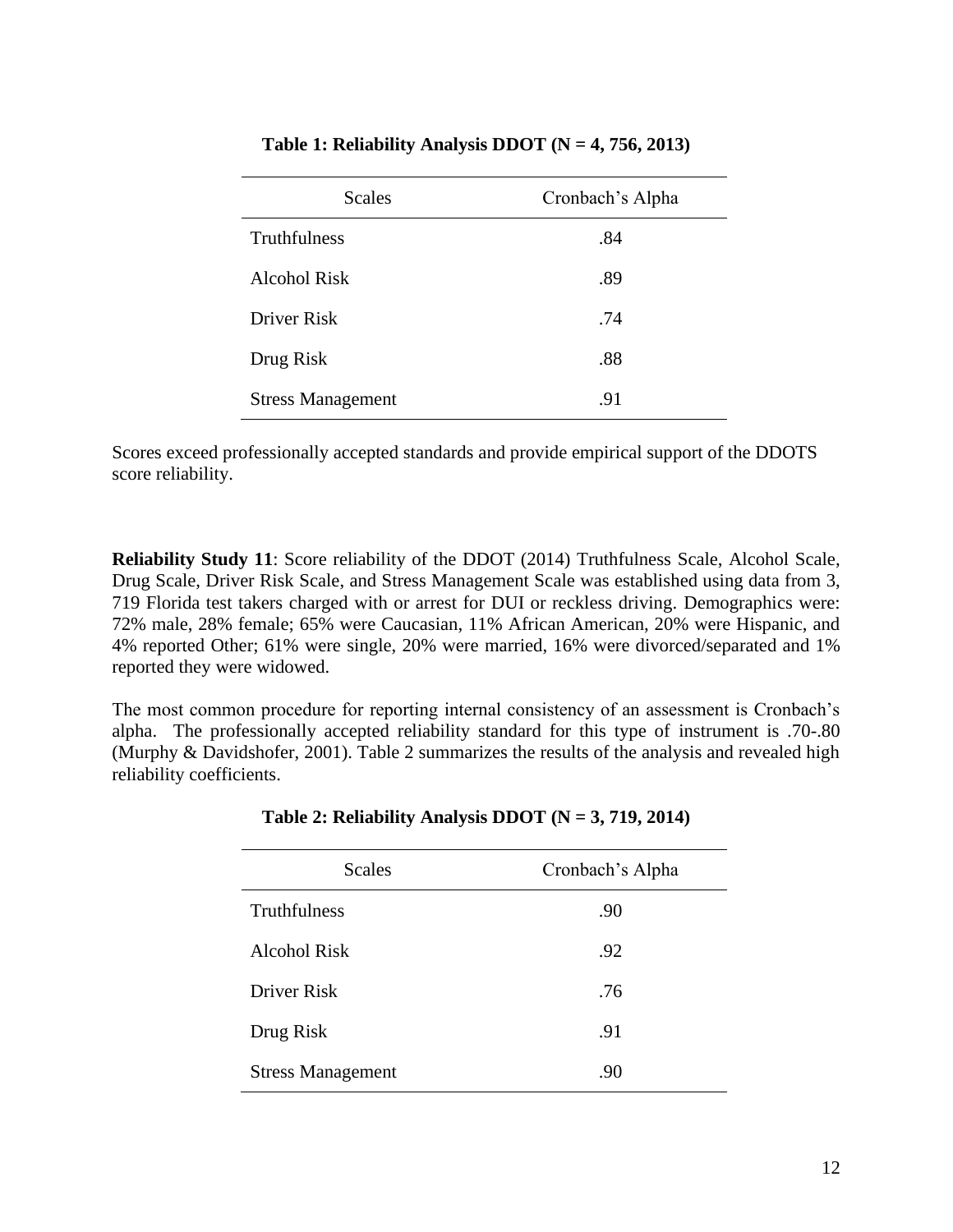Results of this analysis were impressive and add additional empirical support of the DDOT's score reliability. These results were very impressive given that they were submitted by all individual, in Florida charged with, arrested for, or convicted of a DUI during a 6-month time period.

**Reliability Study 12**: This study was conducted using test data submitted by DUI/DWI offenders from across the United States. There were 812 test takers.

The most common procedure for reporting internal consistency of an assessment is Cronbach's alpha. The professionally accepted reliability standard for this type of instrument is .70-.80 (Murphy & Davidshofer, 2001). Table 3 summarizes the results of the analysis and revealed high reliability coefficients.

| <b>Scales</b>            | Cronbach's Alpha |
|--------------------------|------------------|
| <b>Truthfulness</b>      | .89              |
| Alcohol Risk             | .92              |
| Driver Risk              | .80              |
| Drug Risk                | .90              |
| <b>Stress Management</b> | .95              |

| Table 3: Reliability Analysis DDOT ( $N = 812, 2014$ ) |  |  |
|--------------------------------------------------------|--|--|
|--------------------------------------------------------|--|--|

This sample had the highest reliability coefficient for Driver Risk and the impressive reliability coefficients for the remaining scales underscore the reliability of the scale scores.

As more test administration data in collected on the DDOT Marijuana Scale, reliability and validity studies will be conducted to establish empirical support of the DDOT, including the Marijuana Scale.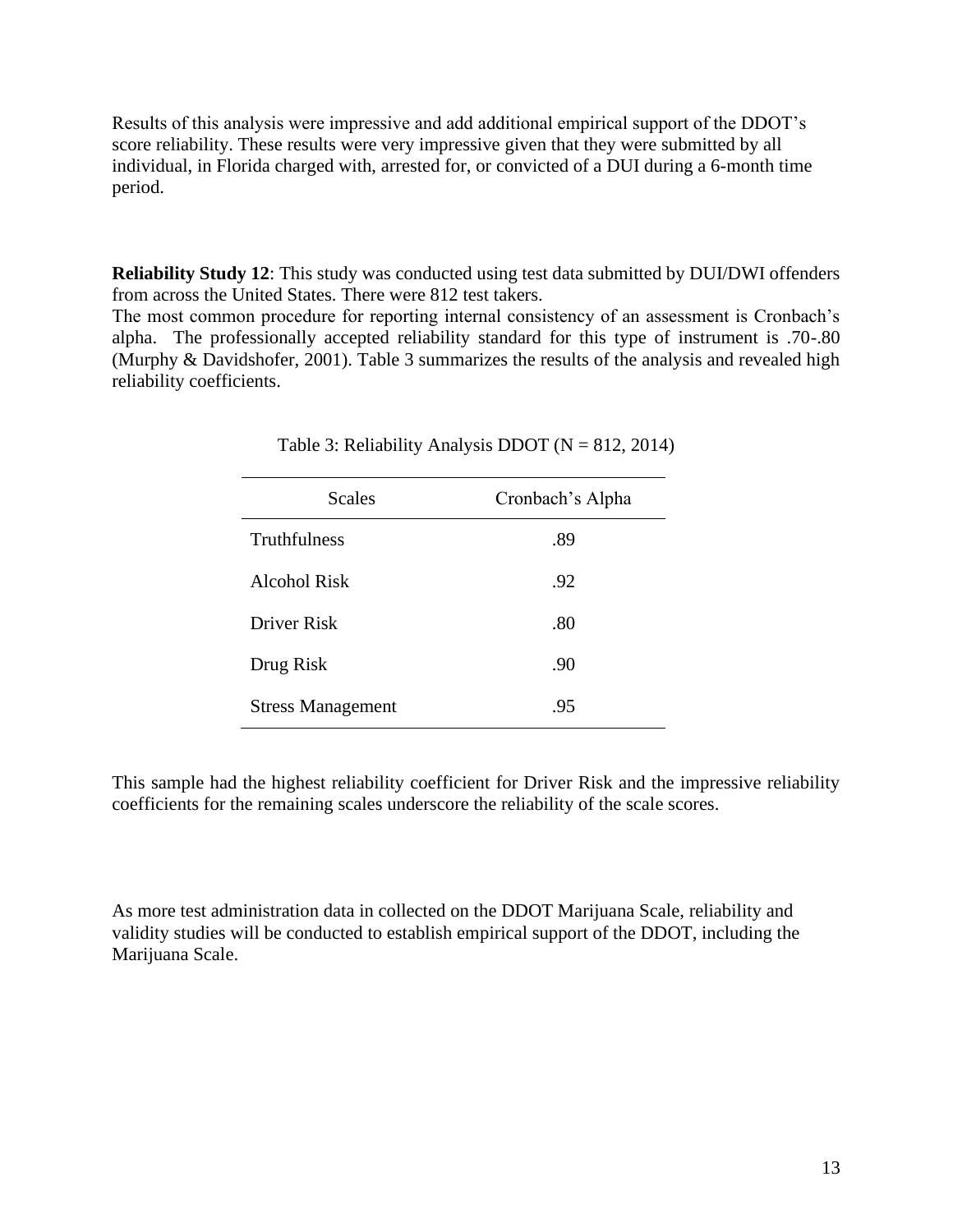**Reliability Study 13:** The reliability of the DDOT (2019) Truthfulness Scale, Alcohol Scale, Driver Risk Scale, Stress Management Scale, were established using data from 1,137 test takers administered by agencies using the DDOT by Behavior Data Systems. Demographics were: 73.6% males, 26.4% females; 73.6% Caucasian, 10.6% African American, 5.6% Hispanic, 2.0% Asian, 1.1% Native American, 4.8% reported other; 63.9% single, 16.3% married, 10.9% divorced, 3.3% separated, 1.1% widowed.

The most common procedure for reported internal consistency of an assessment is Cronbach's alpha. The professionally accepted reliability standard for this type of instrument is .70-.80 (Murphy & Davidshofer, 2001). Table 4 summarizes the results of the analysis and revealed high reliability coefficients.

| <b>Scales</b>       | Cronbach's Alpha |
|---------------------|------------------|
| Truthfulness        | .89              |
| <b>Alcohol Risk</b> | .92              |
| Driver Risk         | .80              |
| Drug Risk           | .91              |
| Marijuana           | .91              |

Table 4: Reliability Analysis DDOT (N=1,137, 2019)

This sample had high reliability coefficients for all scales, underscoring the reliability of the scale scores.

# **14. DDOT Validity Analysis: First-time and Repeat Offender Comparison**

# Method

Participants in this study  $(N=1,137)$  consisted of tests administered by agencies using the DDOT by Behavior Data Systems between 2015 and 2019). Demographic characteristics: 837 (73.6%) of the offenders were male and 300 (26.4%) were female. Age: 20  $\&$  younger (13.6%); 21-30 (42.3%); 31-40 (20.1%); 41-50 (13.0%); 51-60 (7.2%); and 61 & older (3.8%). Ethnicity: Caucasian (73.6%); African American (10.6%); Hispanic (5.6%); Asian (2.0%); Native American (1.1%); and Other (1.1%). Education:  $8<sup>th</sup>$  grade or less (72.7%); Some HS (2.8%); Graduated HS (15.0%); Trade or technical school (2.7%); Some College (2.6%); Graduated College (<1%); Advanced Degree (<1%). Marital Status: Single (63.9%); Married (16.3%); Divorced (10.9%); Separated (3.3%); and Widowed (1.1%).

A discriminant validity analysis compared first-time offenders' and repeat offenders' DDOT scale scores. Offenders classified as first-time offenders are those having no more than one DUI arrest,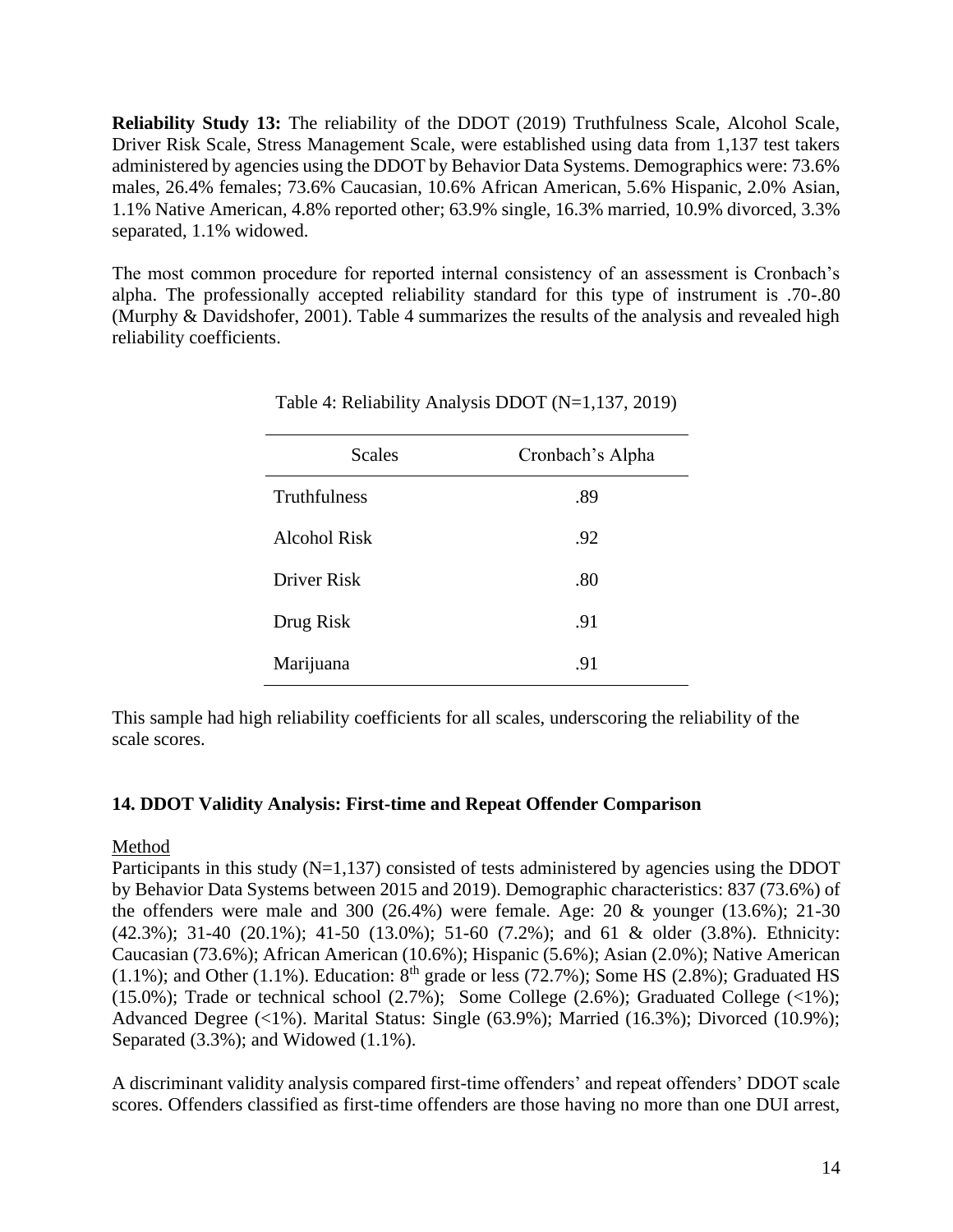whereas multiple offenders are those that have been arrested for domestic violence two or more times. Because DDOT scales measure problem severity, it was predicted that repeat offenders would obtain higher (more severe) scale scores than first-time offenders.

| <b>Table 5. DDOT Scale Score Comparisons of Offender Groups</b><br>$(N=1,137, 2019)$ |                                                |                                                   |                 |                              |
|--------------------------------------------------------------------------------------|------------------------------------------------|---------------------------------------------------|-----------------|------------------------------|
| <b>DRI-II/DRI-II Short Form</b><br><b>Scale</b>                                      | <b>First-time</b><br>Offenders'<br>Avg. Scores | <b>Repeat</b><br>Offenders' Avg.<br><b>Scores</b> | <i>T</i> -value | <b>Level of Significance</b> |
| <b>Truthfulness Scale</b>                                                            | 8.82                                           | 8.85                                              | $t = -0.50$     | p<.960                       |
| <b>Alcohol Scale</b>                                                                 | 13.72                                          | 25.62                                             | $t = -9.38$     | p<.001                       |
| Driver Risk Scale                                                                    | 12.65                                          | 17.93                                             | $t = -7.85$     | p<.001                       |
| Drugs Scale                                                                          | 5.81                                           | 13.81                                             | $t = -6.54$     | p<.001                       |
| Marijuana Scale                                                                      | 140.42                                         | 133.36                                            | $t=9.36$        | p<.001                       |

As shown in the table 5, repeat offenders' scores on nearly all DDOT scales indicated more severe problems, with the exception of the Truthfulness Scale. There was no statistically significant difference between first-time and repeat offenders scale scored on the Truthfulness Scale. For all other scales, repeat offenders average scores were higher (more severe) than those of first offenders, representing heightened problem severity. Repeat offenders' more severe problem are manifested as higher scale scores. There was a statistically significant difference on the Alcohol, Driver Risk, Drug, and Marijuana Scales. On average, repeat offenders scored higher than firsttime offenders on the Alcohol, Driver Risk, Drug, and Marijuana Scales.

These results corroborate the discriminant validity of the DDOT. DDOT scale effectively differentiate between first-time offenders and repeat offenders that are expected to have more severe problems.